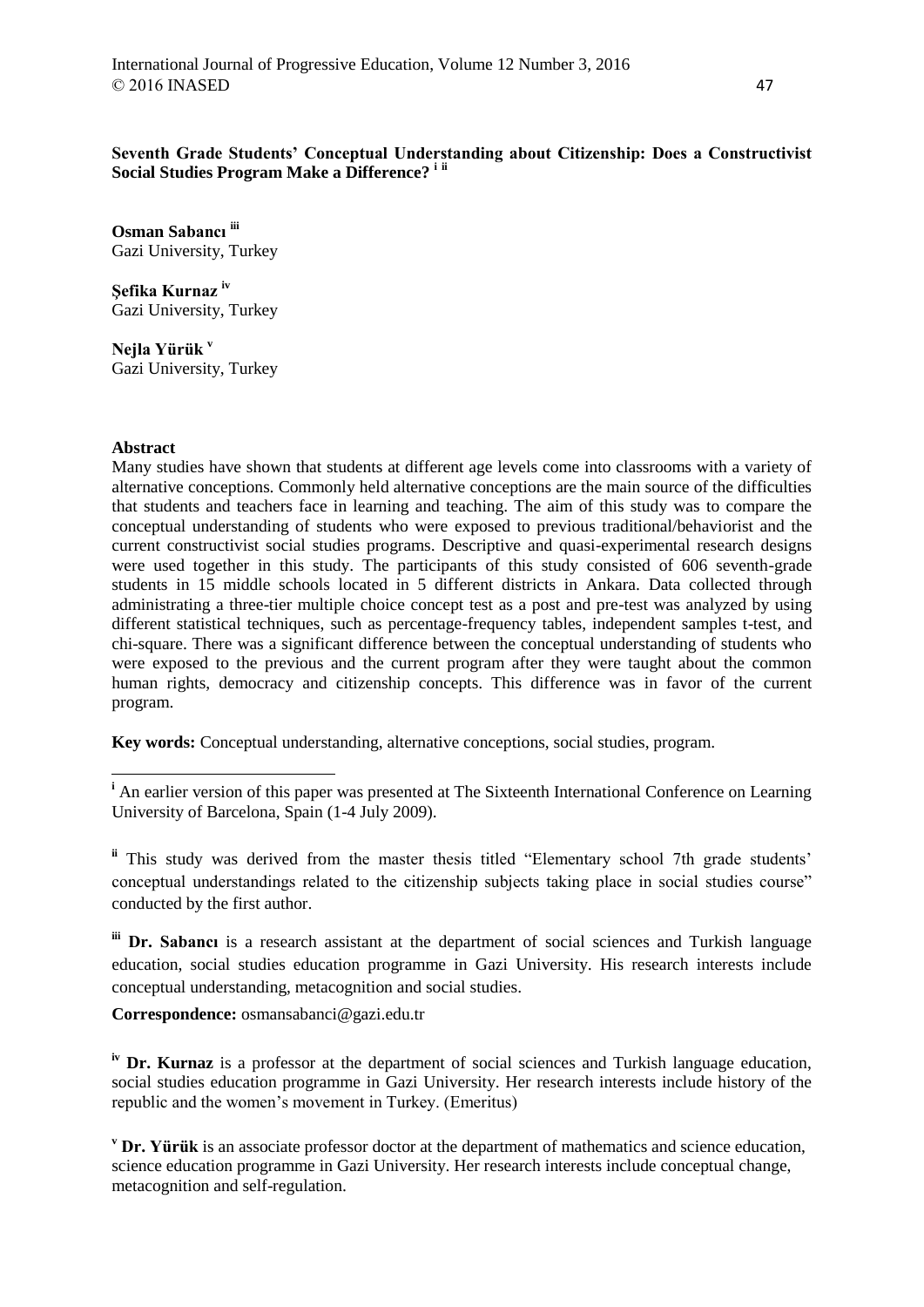#### **Introduction**

Concepts are words that include categories enabling us to classify objects and ideas (Ülgen, 2004; Senemoğlu, 2011). Categories represent mental structures (Bruning, Schraw & Norby, 2011). Therefore, concepts can be considered as the categories into which we group those entities, events and concepts that are part of social studies using our experiences. "Conceptual development is a lifelong developmental process and conceptual understanding requires a higher-level, integrative thinking ability that needs to be taught systematically through all levels of education" (Erickson, 2002, p. 8). Concepts help with the formation of basic cognitive structures in primary school pupils' minds and with the meaningful building of new information on this foundation (Yazıcı & Samancı, 2003).

Defining any concept include: "definition, examples, attributes and nonexamples" (Stern, 2010, p. 51). As concepts are the building blocks of knowledge they play a major role in both internalizing the knowledge, skills and values expected by the students and in converting them into behavioral action. Teaching concepts to students is important in learning reasoning skills and basic scientific principles (Yazıcı & Koca, 2014) because learning a concept is the means by which the student gains a new perspective that helps understanding new ideas and forming real-world relationships. For example, understanding abstract concepts such as democracy paves the way for the student to interpret many better historical and cultural events (Gabler, Schroeder & Curtis, 2003). It should not be forgotten that learning democracy concept will become significant "when a political sphere in which the state protects the rights of its citizens with its unique power" (Touraine, 2002, p.  $(45)$ .

Strongly held alternative conceptions are the main sources of the difficulties that students and teachers faced in the process of concept learning. The term alternative conception is well defined in the area of science education. Alternative conceptions, which the pupils have acquired as a result of their own experiences before being taught scientific concepts, are the ideas that are different from those accepted as correct by the scientific community (Smith, diSessa & Roschelle, 1993; Tekkaya, Çapa & Yılmaz, 2000; Yakışan, Selvi & Yürük, 2007). According to Güneş (2006), alternative conceptions arise as preconceptions based on superficial information that the individual has acquired largely from non-scientific sources combined with the information derived from the individual's past experiences.

When pupils start school they draw on various experiences of their lives, their families, events that go around them, their friends and media devices in identifying the world they live in (Sewell, 2002). This situation verifies the notion that students do not come to class as blank slate. On the contrary, they come to classroom with a combination of preconceptions based on superficial information acquired from mostly unscientific resources and also scientific information. Although students listen to the same lecture from their teachers, they interpret and make sense of the information presented to them and develop their own perspective due to the differences in their existing thoughts and value judgements (Kabapınar, 2007). It is also seen in other studies that, many students remember the alternative conceptions expressed by peers rather than the target conceptions that the teacher was attempting to develop (Brophy & Alleman, 2008, p. 41). At this point priorknowledge of the students is of great importance just because the more incorrect, incomplete or incompatible prior-knowledge is, the more difficult is to perceive and make sense of the incoming information (Alkış, 2012).

Unlike science education, the introduction of alternative conceptions in the area of social studies education is less sufficient. When we search the literature for alternative conceptions qualitatively and quantitatively, we found out that these studies were limited to contents related with Science and Technology (Yürük, 2005; Subaşı & Geban, 2009; Okoye, 2015) Mathematics (Türkdoğan, Güler, Bülbül & Danişman, 2015) and Geography (Öztürk & Alkış, 2010; Pınar & Akdağ, 2012; Akbaş, 2013) courses. According to Driscoll (2005) "most constructivist instruction aims to debunk students' naive conceptions or alternative conceptions particularly in the areas of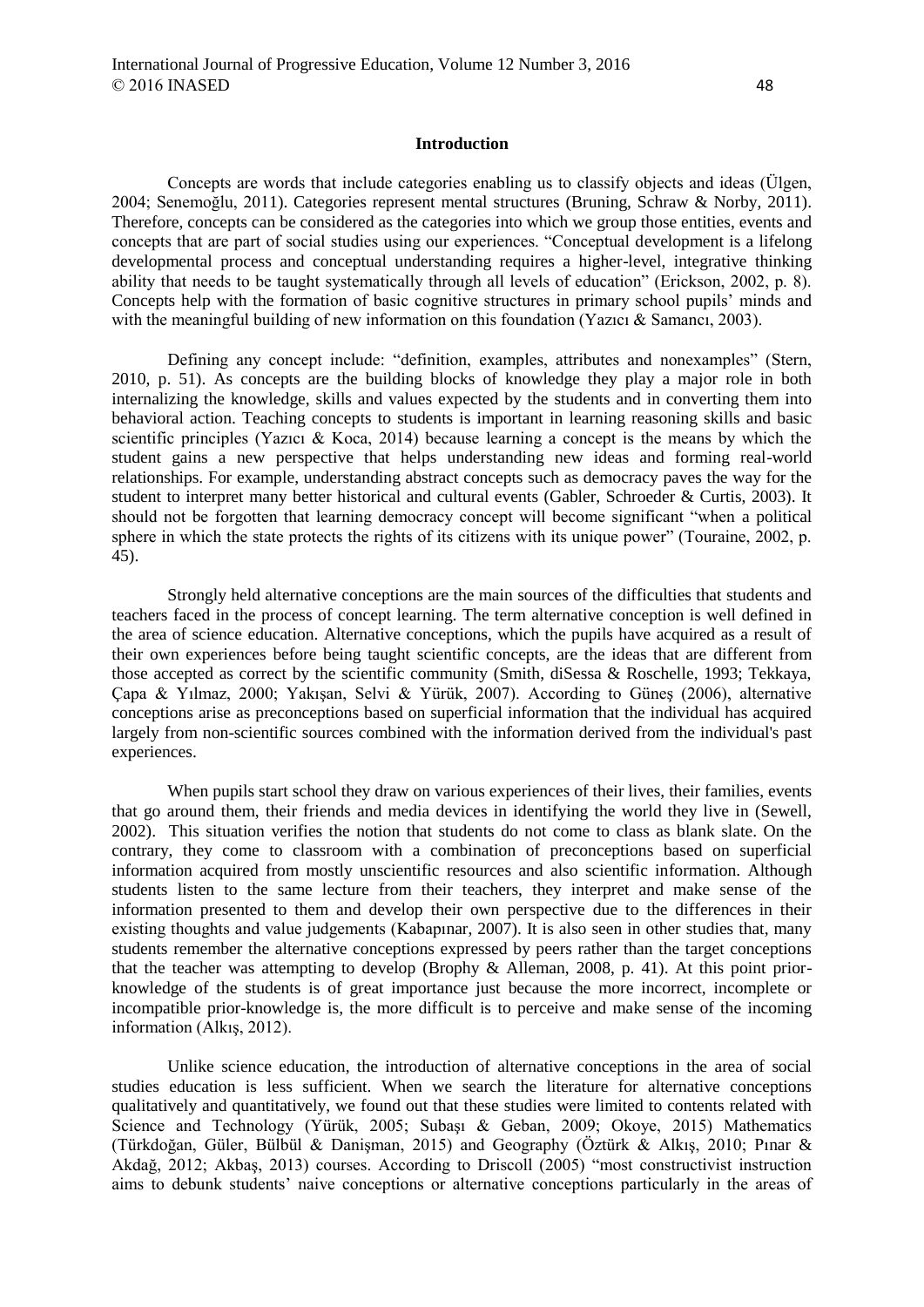science and mathematics" (p. 395). Bal (2011, p. 283) states that alternative conception is also one of the main problems encountered during concept teaching which plays a big role in the achievement of historical thinking capabilities. In other words, students who can not learn the concepts have difficulty in understanding the subjects, too (Bal & Gök, 2011). One of the chief obstacles to improving social studies instruction is teachers' disparaging view of students' knowledge and understanding. In the early elementary grades, teachers often believe that students are incapable of understanding topics such as history, geography, citizenship, or economics (Barton, 2010, p. 312).

The importance of concepts in the area of Social Studies, must not be overlooked in the process of learning. Social Studies course is not a lesson to be learnt by heart, but as a lesson in exercising the mind so as to identify today's societal problems and find solutions to them by drawing lessons from the past (Binbaşıoğlu, 1991). Moreover, social studies program help students to give meaning to the society and the world they live in (Tokcan, 2015). One of the basic aims of social studies includes raising democratic citizens. Education in this context is a process which plays a key role in actualizing the acquisitions related with democracy concept in social studies (Yanpar Yelken, 2011). According to Dönmez (2003, p. 33) social studies, covers basic and common elements that are necessary for people living in a society and the findings of social science research.

It is believed that teaching-learning activities that occur at the conceptual level contribute to the creation of the targeted human profile. Here comes the important role of the concepts in internalizing and adopting the building stones of information in the area of social studies, specificially citizenship. However, the importance of alternative conceptions in learning social studies concepts was overlooked in the literature. There is a limited number of studies regarding students' alternative conceptions in the area of geography. Therefore there is a need for conducting studies that examine students' alternative conceptions in the field of social studies or that compair the effect of different teaching programs on students' conceptual understanding in the same field. In addition, these concepts are made up of verbal arguments requiring high-level mental abstracts (Ministry of National Education, 2005). Akbaş (2013) in his research conducted with geography and social studies teachers stated that the possible reasons for the alternative conceptions of the students are; lack of knowledge and mastery learning as well as permanent learning in previous educational levels or the misconceptions of the concepts during the lesson. The other reasons are indicated as students' lack of interest in the lesson, the incorrect information acquired from their environment, the structure of the concept and the daily usage.

In Turkey the fundamental and important information with regard to citizenship topics is largely provided as part of the Social Studies program. The existing alternative conceptions regarding the citizenship may not only prevent students to construct an acceptable conceptual understanding of citizenship concepts, but also make it harder for citizenship rights and freedoms to be used within the framework of human rights and democracy. Kepenekci (2014) pointed out that before making further discussions on the human rights and citizenship course, it would be rather useful to define the concepts to be used in the discussions.

#### **Purpose of the Study**

The primary education Social Studies course program in Turkey underwent a reform in 2004 taking into account the criteria of the modern education approach necessitated by this century. This change came out towards the beginning of the  $21<sup>st</sup>$  century when it was understood that knowledge was not simply transmitted to students passively and that approaches to education involving the continual conditioning of the student with the emphasis on behavioral rather than mental functions would be unable to raise future generations of the desired quality (Güneş, 2007). According to this view learning is no more a process which includes the exact transition of the information from the resource to the learner foreseen by the traditional understanding. Instead it is a process in which the learner makes sense and constructs the new information regarding the current information (Eryaman, 2006; Kabapınar, 2014). Due to the deficiencies observed in the previous program which is based on the application of behaviorist theory a current program whose basis is formed by constructivism has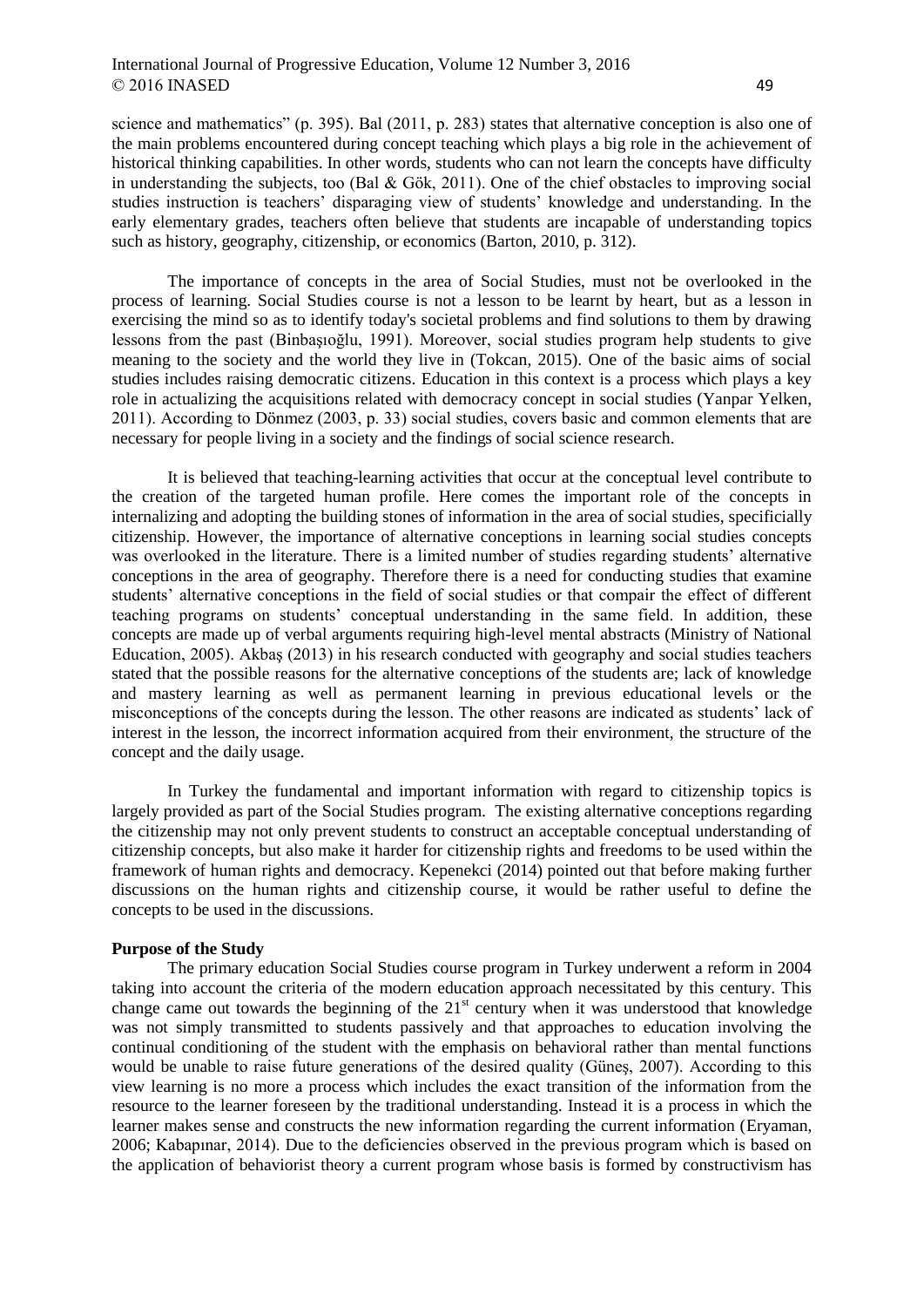come out. The current program stresses the teaching of the structural concepts and their scientific meanings without mentioning the names of the disciplines that constitute social studies (Ata, 2009).

The Social Studies course is important as it gives students the opportunity to develop the understanding, behavior and skills that are the preconditions for good citizenship. This importance also means that students may be influenced by changes carried out in educational programs.The change carried out in educational programs was structured in a way that the programs were firstly implemented at the classroom level in different pilot schools and then the results of this implementation were used to evaluate the program in order to rectify their faults. This structure has resulted in the previous and current programs being applied at different educational institutions at the same time.

At schools where the previous program was applied, the traditional method of teaching was the norm. This method of teaching generally entailed the teacher explaining the topic while the students listen to what is explained as passive receptors of knowledge. The lessons were presented to the students in a teacher-centered fashion using the behaviorist approach. In contrast to this, in those institutions where the current program is applied, a constructivist approach to learning is the norm. In the constructivist learning theory the emphasis is on the students' constituting meaningful wholes by forming relationships between existing knowledge and new knowledge, and by associating all new information with the existing information. In this study, the term "previous program" refers to the program which emphasizes traditional method of teaching, foundations of which are formed by the behaviorist approach; whereas the "current program" is comprised of methods and techniques of instruction, the foundations of which are based on the constructivist learning. The current program includes a spiral approach in which topics are expanded and elaborated throughout the years. The program emphasizes conceptual leraning, multiple intelligences, active learning and problem solving techniques in its integrality. Unlike "traditional teaching views knowledge as transmitted by the teacher or textbook the constructivist theory creates a network of experiences, ideas and relationships that educators call knowledge" (Sunal & Haas, 2011, p. 30-31). According to "constructivism, as a set of beliefs about knowing and knowledge, can be used as a referent to analyze the learning potential of any situation" (Tobin & Tippins, 1993, p. 8). Constructivism is a learning theory which is based on the central notion that as learners we construct our own understanding of the world around us based on our experiences as we live and grow (Eryaman, 2007; Pritchard & Woollard, 2010). Giambattista Vico has expressed his thoughts about constructivism with these statements "who can explain anything it knows" or "to know how to make" (Glasersfeld, 1995; Özden, 2005). In the previous program (1998) course objective statements mostly include expressions at cognitive level such as "gain", "comprehend" and "learn" (Dönmez, 2003a).

The primary aim of this study is to compare conceptual understandings of the  $7<sup>th</sup>$  grade primary school students who were exposed to previous and current social studies program regarding the common citizenship concepts taught in the social studies, citizenship and human rights education course.

As a result of this study the strengths and weaknesses of the current program in terms of students' conceptual understanding in citizenship concepts were identified. Idetifying the deficiencies of the current program compared to the previous program will enable us to develop more efficient social studies programs. This in turn will enable social studies to take one more step towards the goal of turning out good and productive citizens by instilling students, who will be the adults of tomorrow, with the skills that social life requires (Jarolimek, 1964).

## **Methods and Procedures**

#### **Research Design and Participants of the Study**

Descriptive and quasi-experimental research designs were used together in this study. "Quasiexperimental designs are the types of research in which experimental process is applied but not all the external variables could be taken under control" (Özen, 2015, p. 316). In other words, "if an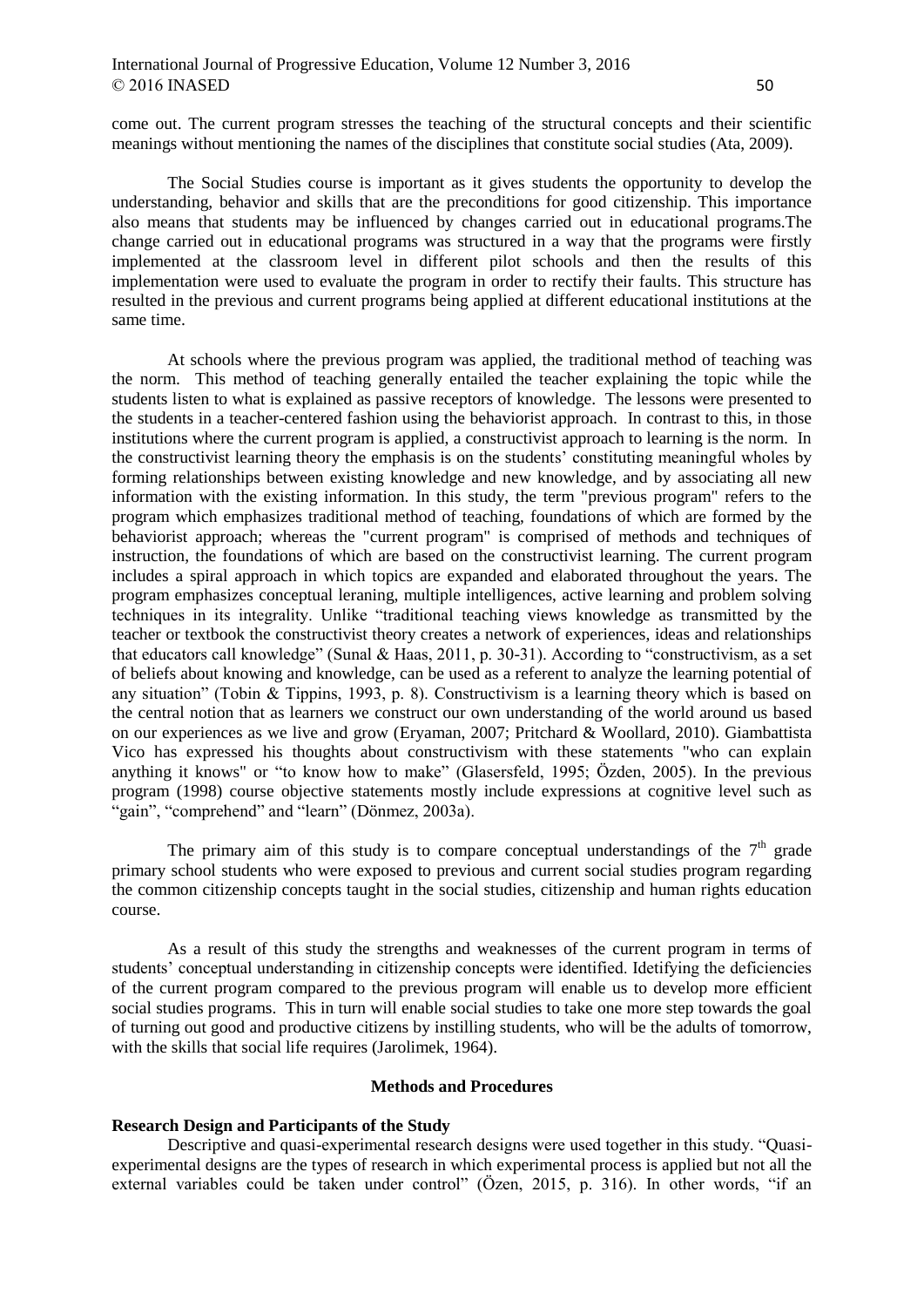experiment does not possess all of the features of a standart experimental design then it is a quasiexperiment: it may look *as if* it is an experiment ('quasi' means 'as if') but it is not a true experiment, only a variant on it" (Cohen, Manion & Morrison, 2007, p. 275). Quasi-experiments include "assignments, but not random assignments of participants into groups" (Creswell, 2012, p. 309). Moreover, "as establishing control on the participants of the research is quite limited quasiexperimental method is applied" (Ekiz, 2013, p. 112). The other used resarch design in the study, descriptive studies, "describe a given state of affairs as fully and carefully as possible" (Fraenkel & Wallen, 2006, p. 14). "Descriptive studies aim to define the interactions among the situations taking into account the relations of the current events with previous events and conditions" (Kaptan, 1998, p. 59). The research was conducted in five pilot schools where the current program and in 10 schools where the previous program was followed. The schools were randomly selected from different districts representing the various different socio-economic strata (5 districts: Çankaya, Keçiören, Yenimahalle, Mamak and Elmadağ) in Ankara, Turkey. The sample of this study consisted of 289 students from five pilot schools and 317 students from 10 schools. Briefly from these 15 schools, totally 606 seventh-grade students participated in this study. In this study first quantitative then qualitative data was collected to identify students' alternative conceptions of citizenship topics.

The instruction of citizenship concepts in the current program which started to be applied in the  $7<sup>th</sup>$  grades at pilot schools in 2006-2007 academic year can be observed in the concerned learning cycles prepared in terms of constructivist, spiral and active learning approaches and multiple intelligence theory. The traditional method of concept teaching in the previous program first elicits the related vocabulary from the students, then provide the meanings of the words elicited from the students and finally classifies the words into groups as related and non-related to the concept. In the current program tool such as meaning analysis table, concept networks, concept maps were used (Ministry of National Education, 2005). It also directs the teacher to find out and to correct if there is a misconception of student (Ata, 2006). In the current program, it is observed that the number of concepts increases proportionally to the grade level and the concept attainment level (entry, development, enhancement) differs in each grade level (Yazıcı & Koca, 2014). Traditional teaching methods based on the behaviorist approach were employed in those schools which used the previous program. Alternative conceptions were compared within the context of schools applying the previous and current programs in accordance with the objectives stated above.

#### **Instrument**

The data were obtained using a three-tier conceptual understanding test consisting of 36 multiple choice questions developed by the researchers. First common citizenship concepts within both the previous and the current teaching programs were listed for comparison. The identified concepts covered in the multiple choice test can be seen in Table 1:

| Constitution | Tolerance                   | Elections      |  |  |
|--------------|-----------------------------|----------------|--|--|
| Independence | Public Opinion              | Responsibility |  |  |
| Peace        | Participation               | Charter        |  |  |
| Declaration  | Board                       | Copyright      |  |  |
| Republic     | Culture                     | Civilization   |  |  |
| Environment  | Secularism                  | Homeland       |  |  |
| Solidarity   | Nation                      | Citizen        |  |  |
| Value        | <b>National Sovereignty</b> | Law            |  |  |
| Democracy    | Common Heritage             | Legislature    |  |  |
| <b>State</b> | Freedom                     | Executive      |  |  |
| Sovereignty  | Patent                      | Judiciary      |  |  |
| Tradition    | Renaissance                 |                |  |  |
| Rights       | Reform                      |                |  |  |

**Table 1.** *Table of concepts*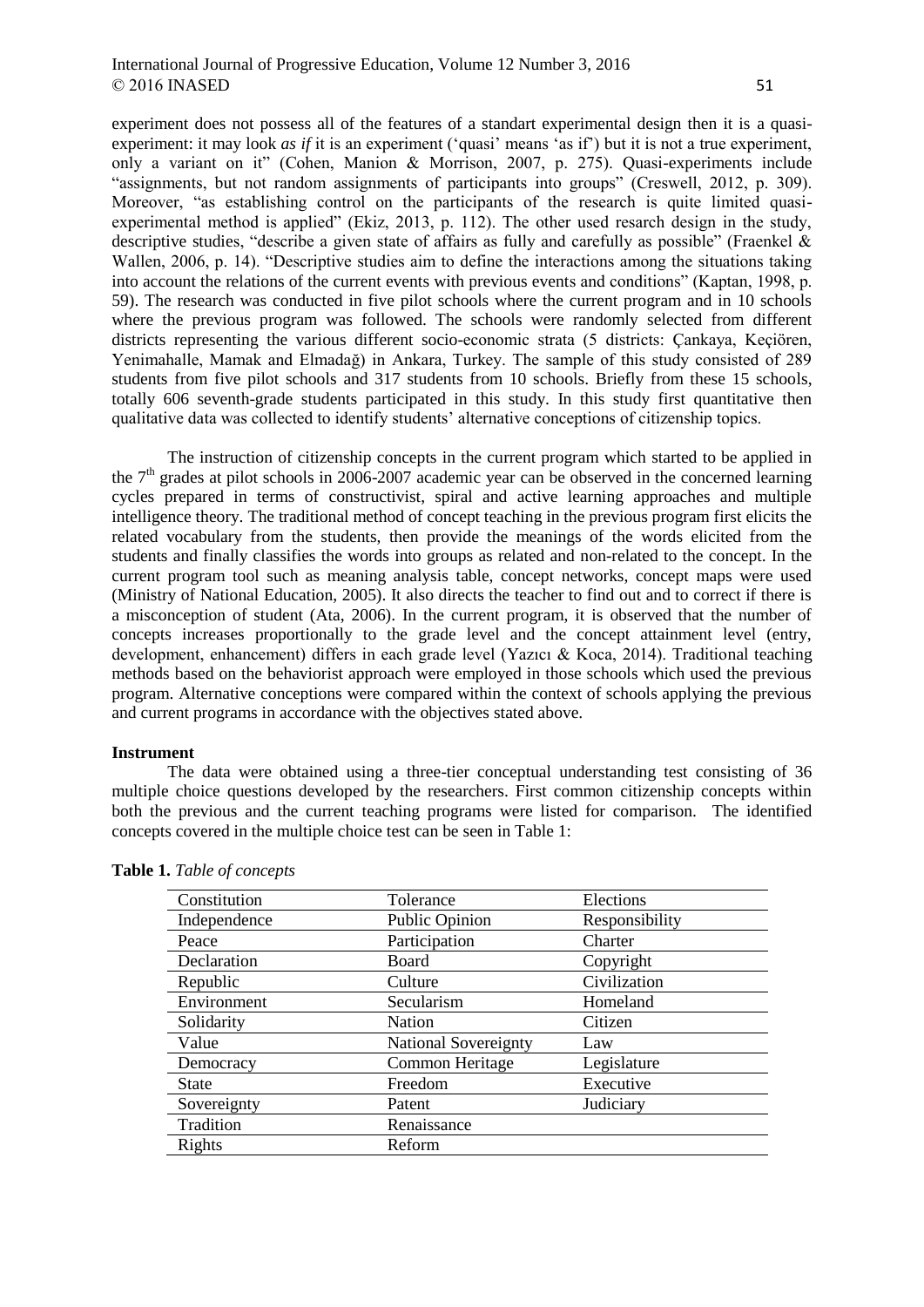In order to identify students' current understanding of the concepts about common citizenship provided above, a test comprised of open-ended questions was given to a group of 50 sixth and seventh grade students chosen from six randomly selected schools during the 2005-2006 academic year. Taking the data obtained from this test into account, the questions for the conceptual understanding test were written. In writing the test items, the concept attainment level (entry, development, enhancement) of each citizenship concept provided in the current program was also taken into consideration.

Every question in the conceptual understanding test, which was made into a three-tier test, had only one correct answer. The three distracters of each item include students' alternative conceptions in the topics of citizenship gathered from the responses of students to open-ended questions.

The causes of using a three-tier test are both to eliminate errors that are originating from lack of knowledge of students related to questioned concept and to enable highly reliable measurements supporting each other. Furthermore, the mistakes made by the students due to a lack of knowledge of the concepts were eliminated from the test. In previous studies, Eryılmaz and Sürmeli (2002), Eryılmaz (2010), Taşlıdere and Eryılmaz (2015) were able to distinguish students' alternative conceptions from lack of knowledge or errors in the topic of electricity through using three-tier test. Similar to these studies, students' alternative conceptions were differentiated from their lack of knowledge and errors through using a three-tier test in the topic of citizenship. Different from the regular multiple choice tests, the first tier measures students' existing conceptual understanding of a certain concept; the second tier ask students to express the reasons why they choose an option in the first tier in their own words; and the third tier asks students how certain they were of the answers they gave in the first two tiers.

After the opinions of experts were asked regarding the content validity of the data collecting tools, reliability studies were done by using the data collected from 313 seventh grade students in the pilot study. According to the results of the pilot study, the reliability coefficient was calculated as (Cronbach alpha) 0.74 for the first tier of the test. This reliability coefficient showed that the test is quite reliable (Can, 2016).

Three examples to the items of the three-tier multiple choice test and three students' responses to the items are provided below:

Student A (An example of the concept of participation):

1.1 Which of the concepts below is being reinforced by practices that take place throughout the academic year in your schools such as "Student Clubs" "Honor Boards" and "Student Boards"?

a. Opinion b. Solidarity X c. Ideas d. Participation

1.2 Why did you choose the answer you did?

School is where society takes place. In society everybody's idea not just one person's needs to be heard. Therefore solidarity is necessary.

1.3 How certain are you of your answers?

a. Certain  $X$  b. Undecided c. Not certain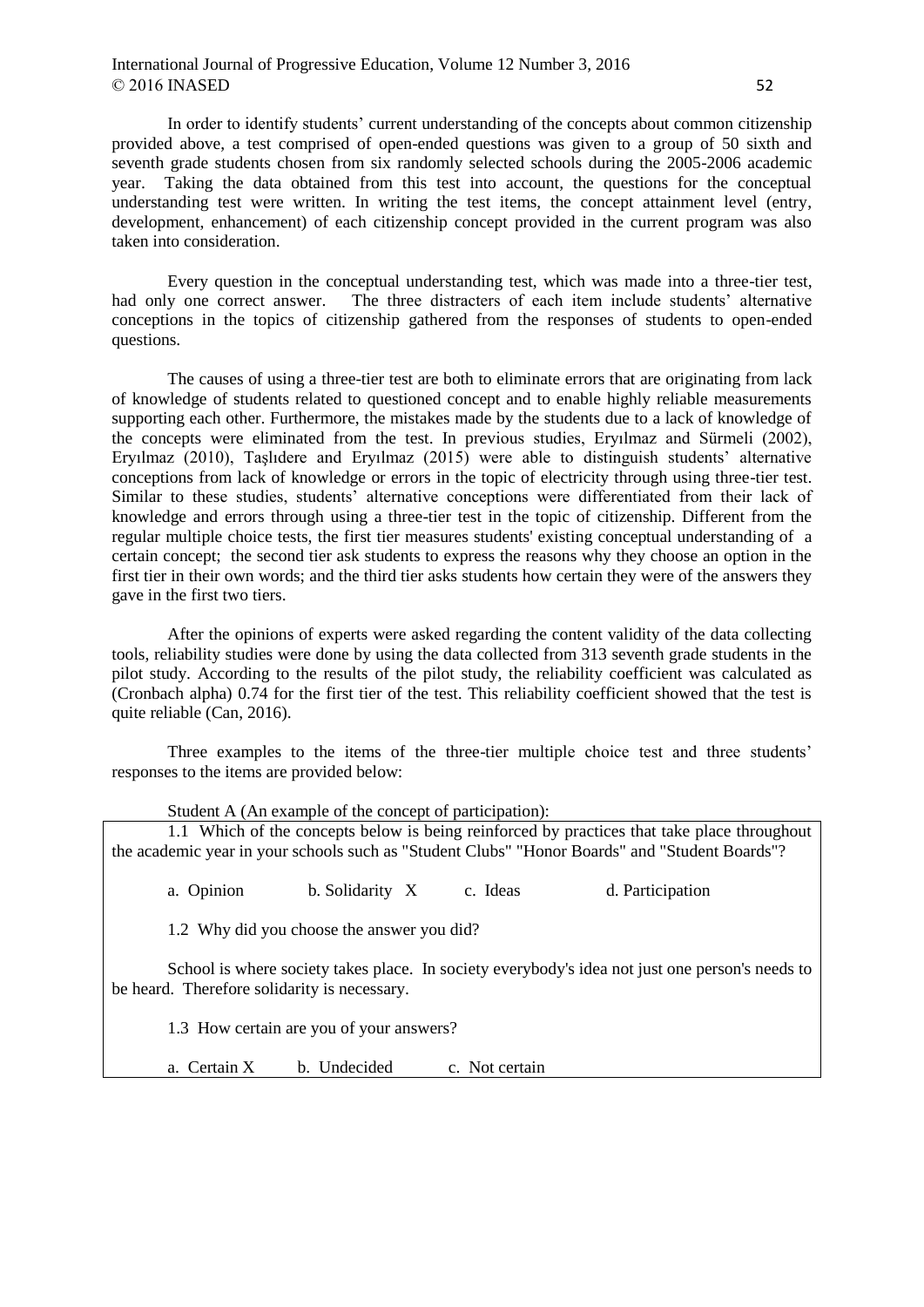$S_{t}$ , dont  $D$  (Example of the concept of  $V_{0}$ lue)

| Student $\bf{D}$ (Example of the concept of $\bf{V}$ and $\bf{V}$                                                                  |  |  |  |  |  |  |
|------------------------------------------------------------------------------------------------------------------------------------|--|--|--|--|--|--|
| 11.1 The right target must be chosen,                                                                                              |  |  |  |  |  |  |
| Laziness is the greatest obstacle and must be overcome without waiting,                                                            |  |  |  |  |  |  |
| Correctness and industriousness must be the key principles,                                                                        |  |  |  |  |  |  |
| This <i>Culture</i> in our life must be preserved.                                                                                 |  |  |  |  |  |  |
|                                                                                                                                    |  |  |  |  |  |  |
| Which of the following concepts is the correct one to fill in the blank above?                                                     |  |  |  |  |  |  |
| a. Culture X b. Opinion. c. Value<br>d. Change                                                                                     |  |  |  |  |  |  |
| 11.2 Why did you choose the answer you did?                                                                                        |  |  |  |  |  |  |
| In this paragraph it tells us to be industrious. An industrious person is a cultured person and<br>this culture must be preserved. |  |  |  |  |  |  |
| 11.3 How certain are you of your answers?                                                                                          |  |  |  |  |  |  |
| b. Undecided<br>a. Certain X<br>c. Not certain                                                                                     |  |  |  |  |  |  |
|                                                                                                                                    |  |  |  |  |  |  |
| Student C (Example of the concept of Patents)                                                                                      |  |  |  |  |  |  |
| 29.1 A student friend of yours in Erzincan makes a mathematical discovery y finding out that                                       |  |  |  |  |  |  |
| the difference in the squares of any two consecutive numbers is equal to the third number. Your                                    |  |  |  |  |  |  |
| friend needs to obtain a document in order to show that he or she has the right in the practical use of                            |  |  |  |  |  |  |
|                                                                                                                                    |  |  |  |  |  |  |
| this discovery. Which of the documents below matches this concept?                                                                 |  |  |  |  |  |  |
| c. Declaration<br>b. Patent<br>d. Charter<br>a. Copyright X                                                                        |  |  |  |  |  |  |
| 29.2 Why did you choose the answer you did?                                                                                        |  |  |  |  |  |  |
| Copyright is the right of protection of an idea, a theory or a work of art.                                                        |  |  |  |  |  |  |
| 29.3 How certain are you of your answers?                                                                                          |  |  |  |  |  |  |
| b. Undecided<br>a. Certain X<br>c. Not certain                                                                                     |  |  |  |  |  |  |

## **Data Analysis**

Independent samples t-test and chi-square were used in this study. 0.05 was accepted as the significance level.

In evaluating the three-tier conceptual understanding test by alternative conceptions, "1" point was given for the first tier when the students marked the wrong choices; if in the second tier the written statement as to why they answered so gave the impression that the student had misunderstood the concept another "1" point was given, but "0" score was given only if the conclusion was that they had not misunderstood the concept or if they left it blank; in the third tier "1" point was scored if the students were certain of their replies and "0" score was given for the replies of "Undecided" and "Not certain." In other words, if the student scored "1" in every tier of the test an overall score of "1" was recorded but if during any tier of the test a score of "0" was given, then the overall score was recorded as "0" in the statistical program. The responses of the students provided in the second tier of the threetier test, namely the open-ended answers of the students, were analyzed through content analysis (Yıldırım & Şimşek, 2013) to identify their alternative conceptions regarding citizenship concepts.

# **Results and Conclusions**

The results of the study are provided under two main headings: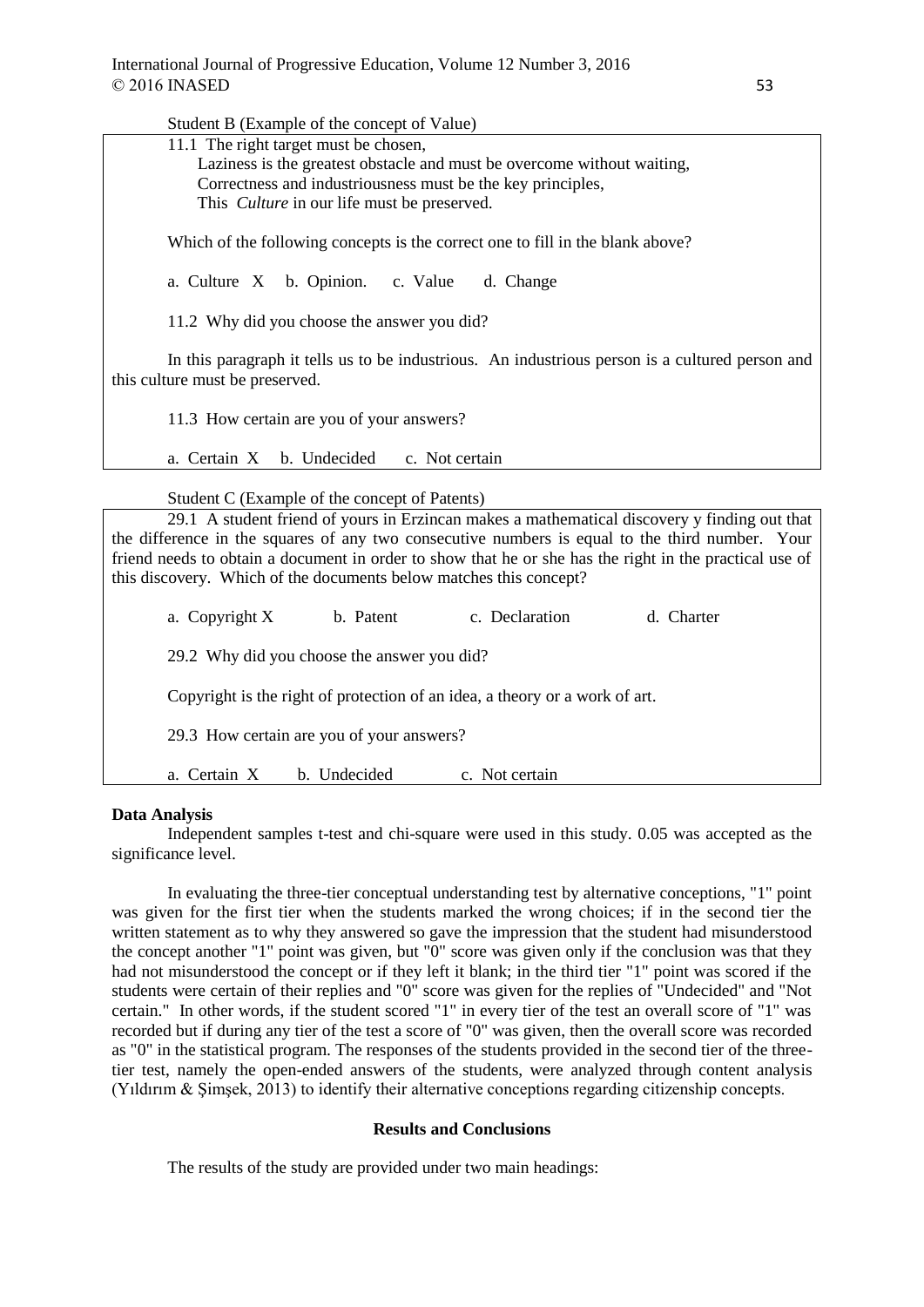## **a. The Conceptual Understanding of Students Before the Instruction**

In order to determine whether or not there was a significant difference between the conceptual understandings of students before they were exposed to the previous and current programs the developed three-tier concept test was administered. The data obtained in the conceptual understanding test, which had been applied as a three-tier test, were used in the analysis of the t-test and chi square tests of the independent samples and the results are summarized in Table 2.

**Table 2.** *The difference between the conceptual understanding of students before being exposed to the previous and current program*

| Program applied in school | N |                      |      | sd  | D        |
|---------------------------|---|----------------------|------|-----|----------|
| Previous program          |   | 317 17.08 5.02 1,090 |      | 604 | $0.276*$ |
| Current program           |   | 289 17.50            | 4.61 |     |          |

 $*_{p>0.05}$ 

There was not found a significant difference between the conceptual understanding of students before being exposed to the previous and the current program regarding the citizenship concepts. According to the Table 2, the mean of the scores of students gathered from the three-tier test administered as a pre-test before being exposed to the current program was  $X = 17.50$ ; the mean of the scores of students gathered from the three-tier test administered as a pre-test before being exposed to the previous program was  $X = 17.08$ . Although there was a slight difference in the means the difference was not significant ( $p>0.05$ ). In other words, no significant difference was found between students before being exposed to the previous and the current program in terms of the 37 concepts

# regarding citizenship (p>0.05).

### **b. The Conceptual Understanding of Students After the Instruction**

Independent samples were tested and analyzed to see whether or not there was any significant difference between the conceptual understandings of students in the previous and current programs after their respective program's modules on citizenship concepts had been taught, and they are summarized in Table 3.

**Table 3.** *The difference between the conceptual understanding of students after being exposed to the previous and current program* 

| Program applied in school |     |       |      |       | SC  |          |
|---------------------------|-----|-------|------|-------|-----|----------|
| Previous program          |     | 28.53 | 3.80 | 2,234 | 604 | $0.026*$ |
| Current program           | 289 | 29.24 | 3.93 |       |     |          |
| * $p<0.05$                |     |       |      |       |     |          |

When it was tested to see whether or not there was any significant difference between the conceptual understanding for the students in the "previous" and "current programs" a significant difference was found to exist between the two  $(p<0.05)$ . According to Table 3, the conceptual understanding of the students at the schools on the current program was  $X = 29.24$ , which is higher than the level of  $X = 28.53$  for the students on the previous program. This result show that students taught with using previous program had more number of alternative conceptions compared to the students taught with using the current program.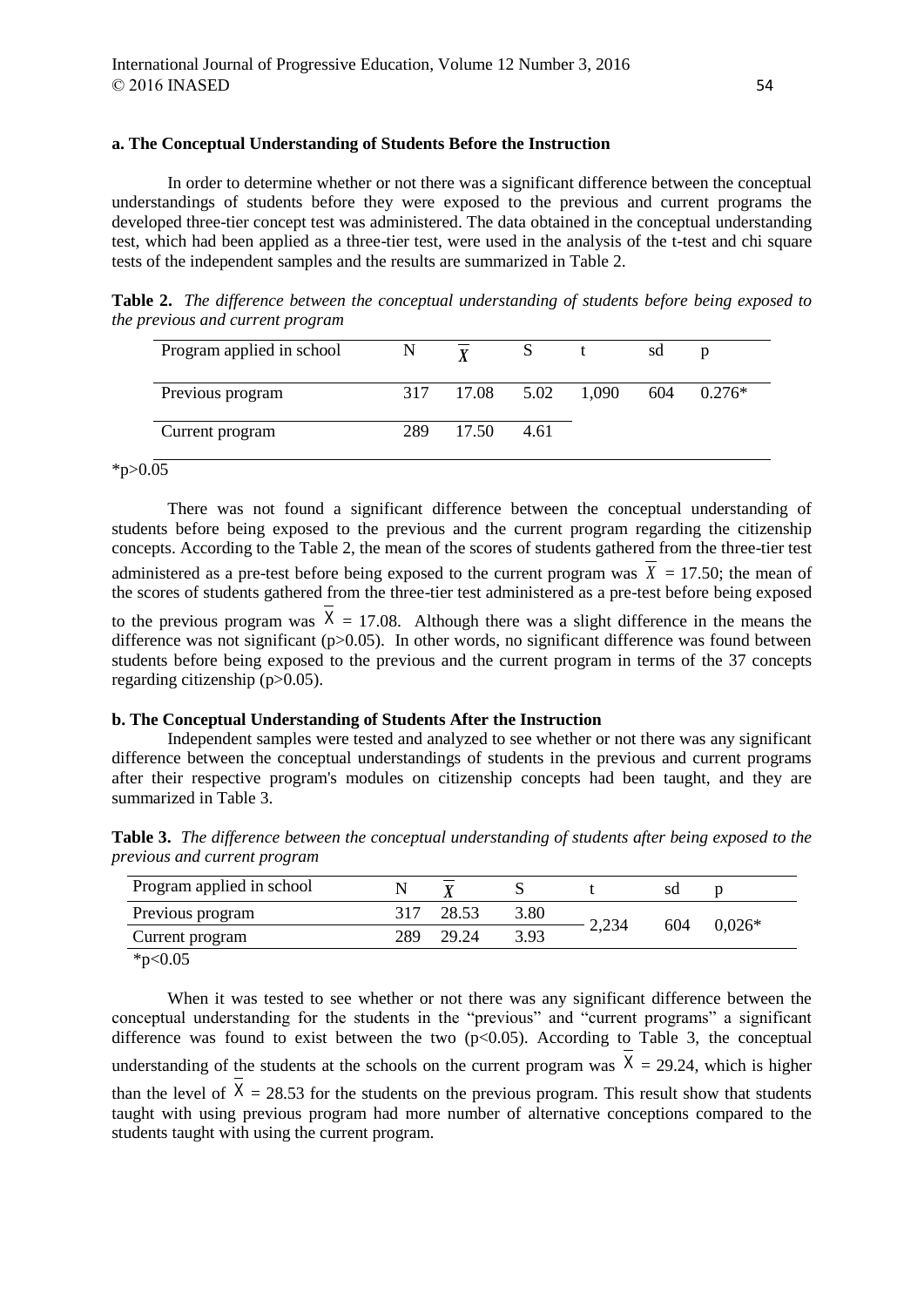Similar to this finding when Acker (1996), Eryılmaz (1996), İbrahim (2001), Gallop (2002) analyzed the effectiveness of the traditional and constructivist methods of instruction in studies based on the identification and correction of conceptual misunderstanding, they discovered a significant difference favoring the constructivist methods of instruction. According to Doğanay (2008) the current social studies program reflects the contemporary social studies concept with its general qualities as an understanding. However, there is a remarkable deficiency in the teaching activities that emphasize concept learning in social studies. Unal and Unal (2012) in their study examined the  $7<sup>th</sup>$ grade textbooks prepared according to previous and current program in terms of concept teaching. As a result they found out that the textbooks prepared according to the previous program did not serve to the aims in terms of conceptual learning neither quality nor quantity. On the other hand, they stated that the authors of the textbooks of the current program have got rid of the authority role in which they explain the cause and effect relations, form the explanations, make the definitions and decide on the value judgement. Akpınar and Kaymakçı (2012) determined that compared to previous social studies programs, the current social studies program more frequently and systematically include cognitive, affective and psycomotor qualities of Bloom Taxonomy. In addition to this, Bebe and Ünlü (2012) determined in their study that most of the teachers find the course objectives, skills and concepts in the current social studies program more clear and obvious and they think positively about including geography content skills in the program (p. 281). Hersan and Kabapınar's (2008) study examşned the opinions of the parents on the student-centered applications in the current program. According to the results they think that the current program contribute to the self-improvement and social development of the students (p. 151). According to McCray (2007) most teachers agreed that a variety form of constructivism improves social studies skills.

The results of this survey seem to confirm this information. In addition, a further test was carried out in order to determine whether or not there was any significant difference between the previous and the current programs with respect to individual concepts. This test involved a chi-square test for each concept as summarized in Table 4. This table contains only those citizenship concepts that were found to have a significant difference.

| Concept        | Number of<br><b>Students</b>    | Program Applied in<br>the School |                     | Total     | Chi-<br>Square<br>Value | sd             | p        |
|----------------|---------------------------------|----------------------------------|---------------------|-----------|-------------------------|----------------|----------|
|                | Misunderstanding<br>the Concept | Current<br>Program               | Previous<br>Program |           |                         |                |          |
| Participation  | N                               | 90                               | 137                 | 227       | $-9.410$                | 1              | $0.002*$ |
|                | %n                              | 39.6%                            | 60.4%               | 100.0%    |                         |                |          |
| <b>State</b>   | N                               | 47                               | 72                  | 119       | $-3.985$                | $\mathbf{1}$   | $0.046*$ |
|                | %n                              | 39.5%                            | 60.5%               | 100.0%    |                         |                |          |
| Value          | N                               | 66                               | 96                  | 162       | $-4.280$                | 1              | $0.039*$ |
|                | %n                              | 40.7%                            | 59.3%               | $100.0\%$ |                         |                |          |
| Public Opinion | N                               | 40                               | 64                  | 104       | $-4.286$                | 1              | $0.038*$ |
|                | %n                              | 38.5%                            | 61.5%               | 100.0%    |                         |                |          |
| Solidarity     | N                               | 42                               | 22                  | 64        | $-9.227$                | $\mathbf{1}$   | $0.002*$ |
|                | %n                              | 65.6%                            | 34.4%               | 100.0%    |                         |                |          |
| Sovereignty    | N                               | 64                               | 113                 | 177       |                         | $\overline{1}$ | $0.000*$ |
|                | %n                              | 36.2%                            | 63.8%               | 100.0%    | $-13.328$               |                |          |
| Patent         | N                               | 20                               | 40                  | 60        |                         | $\mathbf{1}$   | $0.027*$ |
|                | %n                              | 33.3%                            | 66.7%               | 100.0%    | 4.882                   |                |          |
| Civilization   | N                               | 100                              | 77                  | 177       | - 7.775                 | 1              | $0.005*$ |
|                | %n                              | 56.5%                            | 43.5%               | $100.0\%$ |                         |                |          |
| Tradition      | N                               | 83                               | 54                  | 137       | -1                      |                | $0.001*$ |
|                | %n                              | 60.6%                            | 39.4%               | 100.0%    | - 11.798                |                |          |

**Table 4.** *Students' ability to learn concepts under previous and current programs*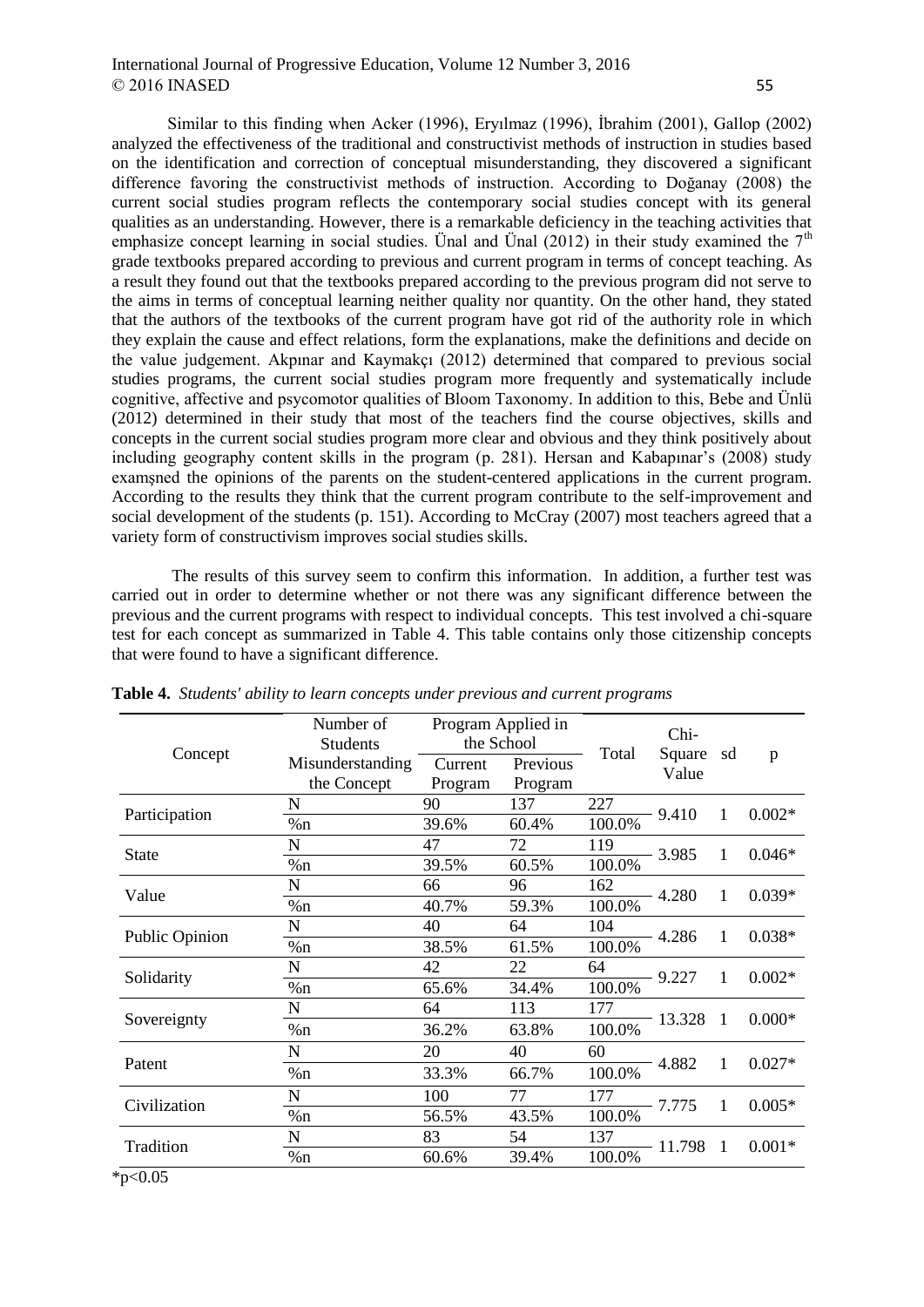The findings show that there is a significant difference in the levels of conceptual understanding between the students on the previous and current programs for the concepts: "participation", "state", "value", "public opinion", "solidarity", "sovereignty", "patent", "civilization" and "tradition". No significant difference was seen in the levels of conceptual understanding between students on the previous and current programs for the other concepts. Keskin, Kirtel and Keskin (2015) found in their study some misconceptions for the association of the government, citizenship, state and public opinion concepts.

## **Conclusion**

Alternative conceptions are the conceptions that students have formed in their minds as a result of experiences that differ from scientific knowledge. A change of program has taken place in Turkey. The aim of this study was to compare the conceptual understandings of students who were exposed to the previous and the current programs. The results of the study indicate that there was found a significant difference between students who were exposed to the previous and current program in terms of their conceptual understanding regarding citizenship concepts. The findings indicate that students exposed to the previous program had significantly more alternative conceptions. The current program being applied today takes the alternative concepts that students bring in classrooms into consideration and enables them to build new concepts based on these concepts. It enables concept learning to go beyond the limits of traditional approach which is in the way of just knowing and telling the meaning. This gives students an opportunity to use citizenship rights and responsibilities in the frame of human rights and democracy. If students learn to discuss which is an element of democracy, it means that they have also learnt thinking, listening and showing evidence (UNESCO, 2000). For instance, the source of sovereignty in a democratic state is the "public" (Kepenekci, 2014, p. 60).

It was determined that the students on the previous program had more alternative conceptions than the students on the current program for citizenship concepts such as participation, state, value, public opinion, sovereignty, patent and tradition. However, although there was a significant difference between students, in terms of "solidarity" and "civilization" concepts the difference was in favor of the previous program. Moreover, there was no significant difference between the understandings of the students studying on the previous and current program on citizenship concept such as constitution, independence, peace, declaration, republic, environment, democracy, rights, tolerance, board, culture, secularism, nation, national sovereignty, common heritage, freedom, renaissance, reform, elections, responsibility, charter, copyright, homeland, citizen, law, legislature, executive and judiciary. Although there was found no significant difference in terms of these concepts the number of the students who were exposed to the previous program was higher than those who were exposed to the current program in terms of having alternative conception regarding all these concepts.

Seeing that the results of the preliminary test given to the students were equal it is possible that the differences noted in the test admşnşstered after the instruction stemmed from the programs being applied at the schools. It has been emphasized during the study that citizenship concept is a learning process that starts in the family and continues in the school and the society and that the prior knowledge of the students in the formation of alternative concepts is quite important.

The difference found between the programs directly corresponds with the perspectives on the teaching of the concepts. Instruction based on the presentation method, which is how the traditional methods used in the teaching of concepts are reflected in education, not only fails to make abstract concepts more concrete but also it emphasizes verbal expression of the concept being studied. In contrast to this, the approaches inherent in the current program not only allow students' initial understanding of the concepts to be questioned but they also give an opportunity by means of the discovery method to make use of "Tables for Derivation of Meaning, Conceptual Networks, Concept Cartoons and Conceptual Maps" using the activities, teaching strategies and graphic materials offered by instruction. In addition, while the teacher is at the center of the behaviorist and cognitive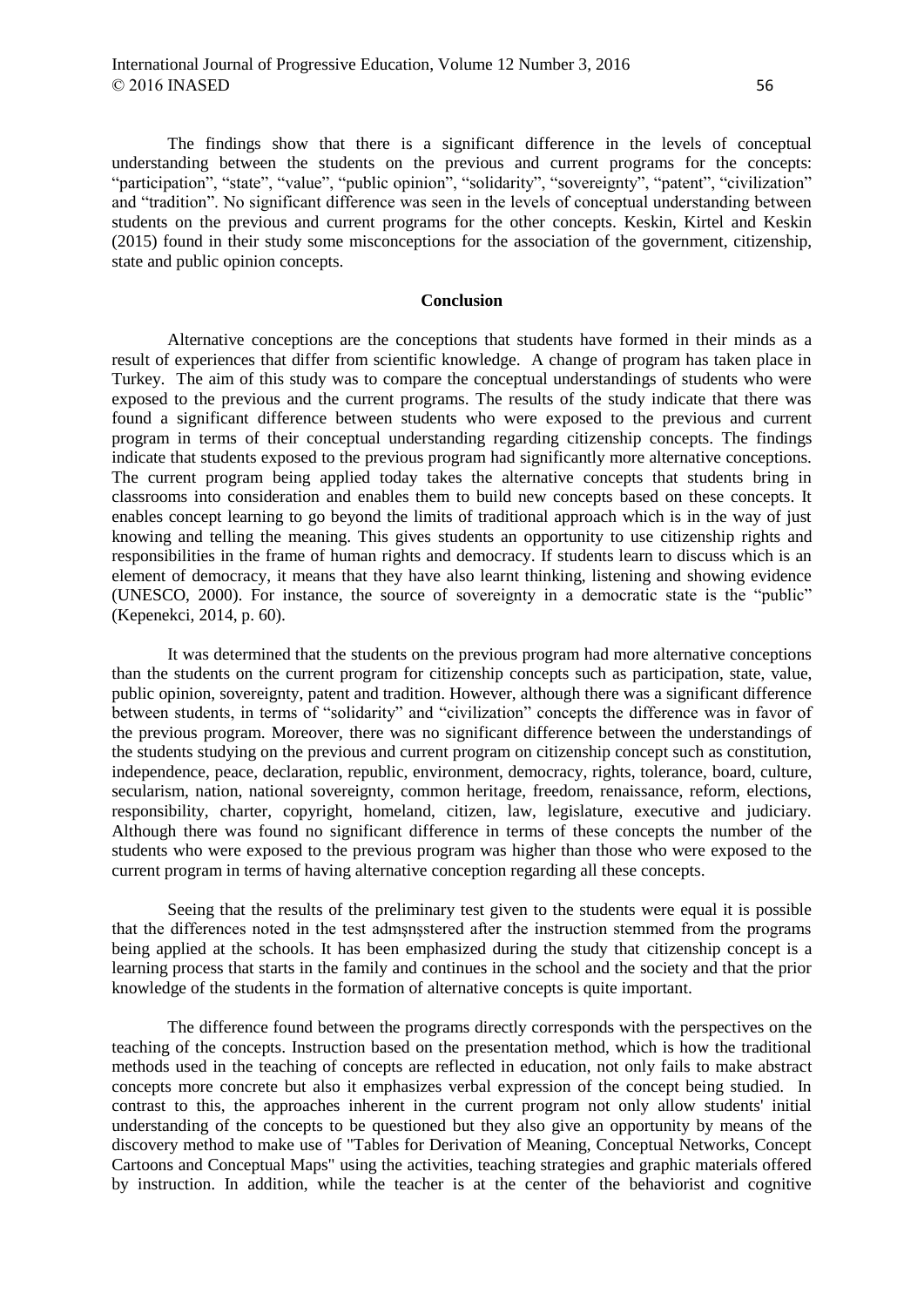approaches to learning, it is the student who is at the center of the constructivist approach to learning. "Concept teaching in social studies should be dealt with real examples from students' lives" (Ersoy & Kaya, 2009, p. 73). When the studies on the previous and current program have been analysed in terms of various vaiables, it has been found out that the studies have been conducted wih teachers, pre-service teachers, students, parent views, school textbooks, disciplines, teaching materials and technology (Kaymakçı, 2015). More research studies should be conducted regarding the effects of the programs on students' conceptual understanding about variety of social studies concepts.

## **Contribution**

There are limited number of research studies that have investigated students' alternative conceptions with respect to the teaching of citizenship concepts on Social Studies courses. Social studies concepts usually embody elaborate meanings that evolve with experience and learning over a period of years (Bryant, 1994, p. 17). This structure makes it harder to eliminate the alternative conceptions within the fields of learning relating to social sciences. The three-tier multiple choice data collection tool used in this study could be used as an alternative mean of determining exactly what the alternative conceptions were in the light of the students' understanding of the vague concepts found within citizenship topics, which make up part of the social studies lessons given to the  $7<sup>th</sup>$  grade students, and it could also reduce, albeit by a little, the stated difficulties. In addition to this, this study provided an opportunity to critically question the changes to the social studies program taking place in Turkey through studying the alternative conceptions. Moreover, it is an example of how the alternative conception studies that take place largely in the natural sciences may be also studied for social sciences, which make up the foundation of social studies. In addition, in the development of conceptual understanding test level of the concept attainment ("entry"-"development"- "enhancement") were taken into consideration. Therefore, in this study taking into account the Bloom taxonomy; the "entry" level has been measured in correspondence to knowledge level, whereas "development" level has been measured in correspondence to comprehension level. Finally, "enhancement" level has been measured as a correspondence to application and analysis level.

#### **References**

- Acker, S. F. (1996*). Identifying and correcting misconceptions about the solar system through a constructivist teaching approach***.** MS Thesis, University of Texas Woman's, Texas.
- Akbaş, Y. (2013). Coğrafya ve sosyal bilgiler öğretmenlerinin kavram öğretimi ve kavram yanılgıları hakkındaki görüşleri [Geography and social studies teachers' views on con-cept teaching and misconceptions]. *Erzincan Üniversitesi Eğitim Fakültesi Dergisi [Erzincan University Journal of Education Faculty*], *15*(2), 251–278.
- Akpınar, M. & Kaymakçı, S. (2012). Ülkemizde sosyal bilgiler öğretiminin genel amaçlarına karşılaştırmalı bir bakış [A comparative view to Turkish social studies education's general goals]**.** *Kastamonu Eğitim Dergisi [Kastamonu Education Journal]*, *20*(2), 605–626.
- Alkış, S. (2012). Sosyal bilgilerde kavram öğretimi. M. Safran (Ed.). *Sosyal bilgiler öğretimi* içinde (s. 69–92, İkinci baskı). Ankara: Pegem Akademi.
- Ata, B. (2006). Sosyal bilgiler öğretim programı. C. Öztürk (Ed.), *Hayat bilgisi ve sosyal bilgiler öğretimi: Yapılandırmacı bir yaklaşım* içinde (s. 71–83, İkinci baskı). Ankara: Pegem A.
- Ata, B. (2009). Sosyal bilgiler öğretim programı. C. Öztürk (Ed.). *Sosyal bilgiler öğretimi* içinde (s. 33–47, Birinci baskı). Ankara: Pegem Akademi.
- Bal, M. S. & Gök, S. (2011). İlköğretim 5. sınıf öğrencilerinin sosyal bilgiler dersindeki cumhuriyet, saltanat ve liderlik kavramlarını algılayışları [5<sup>th</sup> grade primary school students' perceptions on the notion of republic, reign, and leadership in the social studies course]. *Gaziantep Üniversitesi Sosyal Bilimler Dergisi [Gaziantep University Journal of Social Sciences]. 10*(3), 1183–1198.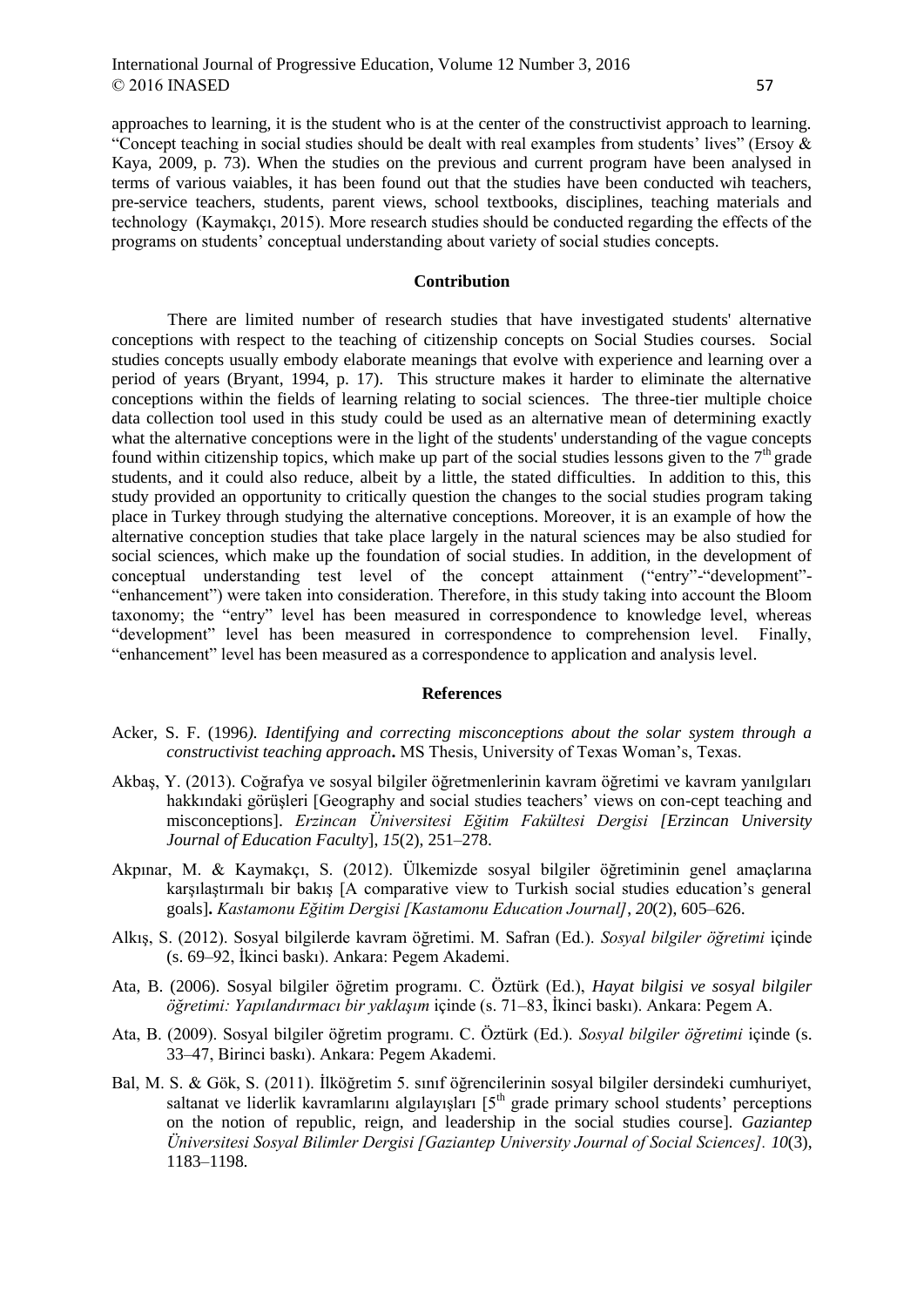- Bal, M. S. (2011). Misconceptions of high school students related to the conceptions of absolutism and constitutionalism in history courses. *Educational Research and Reviews*, *6*(3), 283–291.
- Barton, K. C. (2010). Providing elementary teachers with experience of children's thinking in social studies. In E. E. Heilman, R. F. Amthor & M. T. Missias (Eds.). *Social studies and diversity education: What we do and why we do it?* (pp. 312–315, First edition). New York, NY: Routledge.
- Bebe, İ. & Ünlü, M. (2012). İlköğretim 6.sınıf sosyal bilgiler dersinin coğrafya içeriği açısından yeterliliği [Geography content adequacy for elementary  $6<sup>th</sup>$  grade social science lesson]. *Marmara Coğrafya Dergisi [Journal of Marmara Geograhy]*, *26*, 260–286.
- Binbaşıoğlu, C. (1991). *Öğrenme Psikolojisi* (Beşinci baskı). Ankara: Kadıoğlu.
- Brophy, J. & Alleman, J. (2008). Early elementary social studies. L. S. Levstik & C. A. Tyson. (Eds.). In *handbook of research in social studies education*. (pp. 33–49, First edition). New York, NY: Routledge.
- Bruning, R. H., Schraw, G. J. & Norby, M. M. (2011). *Cognitive psychology and instruction* (Fifth edition). Boston, MA: Pearson Education.
- Bryant, C. J. (1994). "*I think the ones who dropped the tea won": a qualitative study of social studies misconceptions at the fifth grade level.* Ph. D Thesis, University of Wyoming.
- Can, A. (2016). *SPSS ile bilimsel araştırma sürecinde nicel veri analizi* (Dördüncü baskı). Ankara: Pegem Akademi.
- Cohen, L., Manion, L. & Morrison, K. (2007). *Research methods in education* (Sixth edition). New York, NY: Routledge.
- Creswell, J. W. (2012). *Educational research: Planning, conducting, and evaluating quantitative and qualitative research* (Fourth edition). Boston, MA: Pearson Education.
- Doğanay, A. (2008). Çağdaş sosyal bilgiler anlayışı ışığında yeni sosyal bilgiler programının değerlendirilmesi. *Çukurova Üniversitesi Sosyal Bilimler Enstitüsü Dergisi [Journal of Çukurova University Institute of Social Sciences], 17*(2), 77–96*.*
- Dönmez, C. (2003). Sosyal bilimler ve sosyal bilgiler kavramları. C. Şahin (Ed.). *Sosyal bilgiler konu alanı ders kitabı inceleme kılavuzu* içinde (s. 31–41). Ankara: Gündüz Eğitim ve Yayıncılık.
- Dönmez, C. (2003a). Sosyal bilgiler programının (1998) değerlendirilmesi ve ders kitapları C. Şahin (Ed.). *Sosyal bilgiler konu alanı ders kitabı inceleme kılavuzu* içinde (s. 85–95). Ankara: Gündüz Eğitim ve Yayıncılık.
- Driscoll, M. P. (2005). *Psychology of learning for instruction* (Third edition). Boston, MA: Pearson Education.
- Ekiz, D. (2013). *Bilimsel araştırma yöntemleri* (Üçüncü baskı). Ankara: Anı.
- Erickson, H. L. (2002). *Concept-based curriculum and instruction*: *Teaching beyond the facts*. California: SAGE.
- Ersoy, A. F. & Kaya, E. (2009). Sosyal bilgiler dersi öğretim programının (2004) uygulama sürecine ilişkin öğrenci görüşleri [Students' perceptions of the application process of the elementary social studies curriculum (2004)]. *Kastamonu Eğitim Dergisi [Kastamonu Education Journal], 17*(1), 71–86.
- Eryaman, M. Y. (2006). Traveling beyond dangerous private and universal discourses: Radioactivity of radical hermeneutics and objectivism in educational research. *Qualitative Inquiry, 12*(6), 1198-1219.
- Eryaman, M. Y. (2007). From reflective practice to practical wisdom: Toward a post-foundational teacher education. *International Journal of Progressive Education*, *3*(1), 87-107.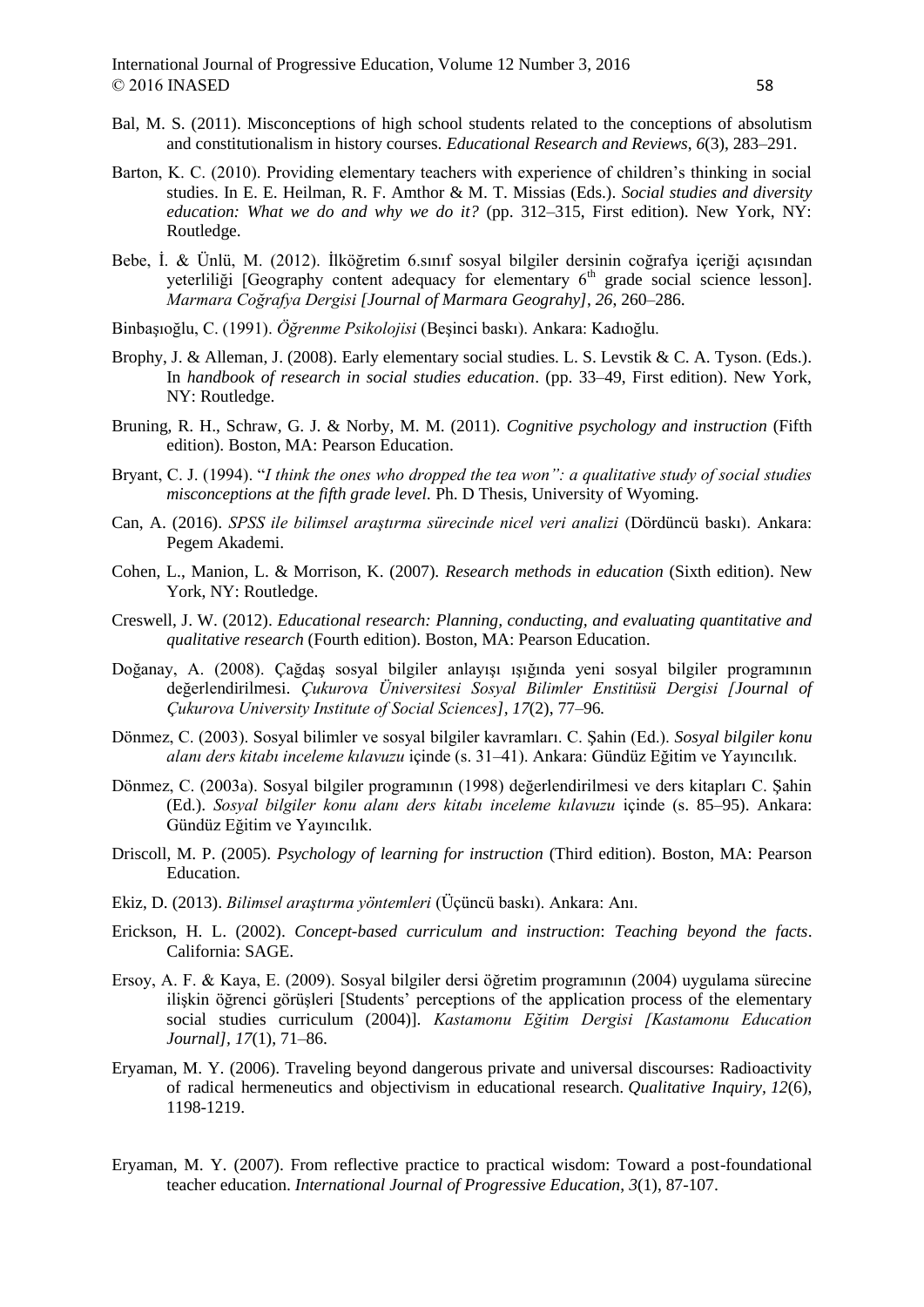- Eryılmaz, A. & Sürmeli, E. (2002). *Üç-aşamalı sorularla öğrencilerin ısı ve sıcaklık konularındaki kavram yanılgılarının ölçülmesi.* V. Ulusal Fen Bilimleri ve Matematik Eğitimi Kongresi, 16– 18 Eylül. ODTÜ, Ankara.
- Eryılmaz, A. (1996). T*he effect of conceptual assignments, conceptual change discussions, and a CAI program emphasizing cognitive conflict on students' achievement and misconceptions in physics.* Ph.D Thesis, Institute of Florida Technology, Florida.
- Eryılmaz, A. (2010). Development and application of three-tier heat and temperature test: Sample of bachelor and graduate students. *Eurasian Journal of Educational Research, 40*, 53-76.
- Fraenkel, J. R. & Wallen, N. E. (2006). *How to design and evaluate research in education* (Sixth edition). New York, NY: The McGraw-Hill.
- Gabler, I. C., Schroeder, M. & Curtis, D. (2003). *Constructivist methods for the secondary classroom. "Engaged minds".* New York: Pearson Education.
- Gallop, R. G. (2002). *The effect of student-centered and teacher-centered instruction with and without conceptual advocacy on biology students' misconceptions, achievement, attitudes toward science, and cognitive retention.* Ph.D Thesis , University of Florida.
- Glasersfeld E. von (1995) A constructivist approach to teaching. In L. P. Steffe & J Gale. (Eds.) *Constructivism in education*. Erlbaum, Hillsdale: 3–15.
- Güneş, B. (2006). Bilimsel hatalar ve kavram yanılgıları. R. Yağbasan & B. Güneş (Ed.), *Konu alanı ders kitabı inceleme kılavuzu.* Ankara: Gazi.
- Güneş, F. (2007). *Yapılandırıcı yaklaşımla sınıf yönetimi.* (Birinci basım). Ankara: Nobel.
- Hersan, E. & Kabapınar, Y. (2008). Veli görüşlerine göre ilköğretim sosyal bilgiler programının öğrenciye etkileri [Parents' viewpoints on the effects of the new social studies program over the school and outdoor experiences of their children]. *Ege Eğitim Dergisi [Ege Journal of Education], 9*(1), 151–172*.*
- İbrahim, H. A. (2001). *Examining the impact of the guided constructivist teaching method on students' misconceptions about concepts of Newtonian physics.* Ph. D Thesis, University of Central Florida, Florida.
- Jarolimek, J. (1964). *Social studies in elementary education* (Second Edition). New York: The Macmilian Company.
- Kabapınar, Y. (2014). *Kuramdan uygulamaya sosyal bilgiler öğretimi* (Genişletilmiş dördüncü baskı). Ankara: Pegem Akademi.
- Kaptan, S. (1998). *Bilimsel araştırma ve istatistik teknikleri*. Ankara: Tekışık.
- Kaymakçı, S. (2015). Understanding changes about 1998 and 2005 turkish social studies curricula ın the light of teachers' perceptions. *Education and Science*, *40*(181), 293–309.
- Kepenekci, Y. K. (2014). *Eğitimciler için insan hakları ve vatandaşlık* (İkinci baskı). Ankara: Siyasal Kitabevi.
- Keskin, S. C., Kirtel, A. & Keskin, Y. (2015). Associating "citizenship" concepts in social studies curriculum, which is performed in turkey, with other concepts. *Procedia - Social and Behavioral Sciences*, *197,* 904 – 909.
- McCray, K. (2007). *Constructivist approach: Improving social studies skills academic achievement*. The degree of Master's in Special Education, Marygrove College.
- Ministry of National Education (MEB) Talim ve Terbiye Kurulu Başkanlığı. (2005*). İlköğretim sosyal bilgiler dersi 6–7. sınıflar öğretim programı ve kılavuzu.* Ankara: Devlet Kitapları Müdürlüğü.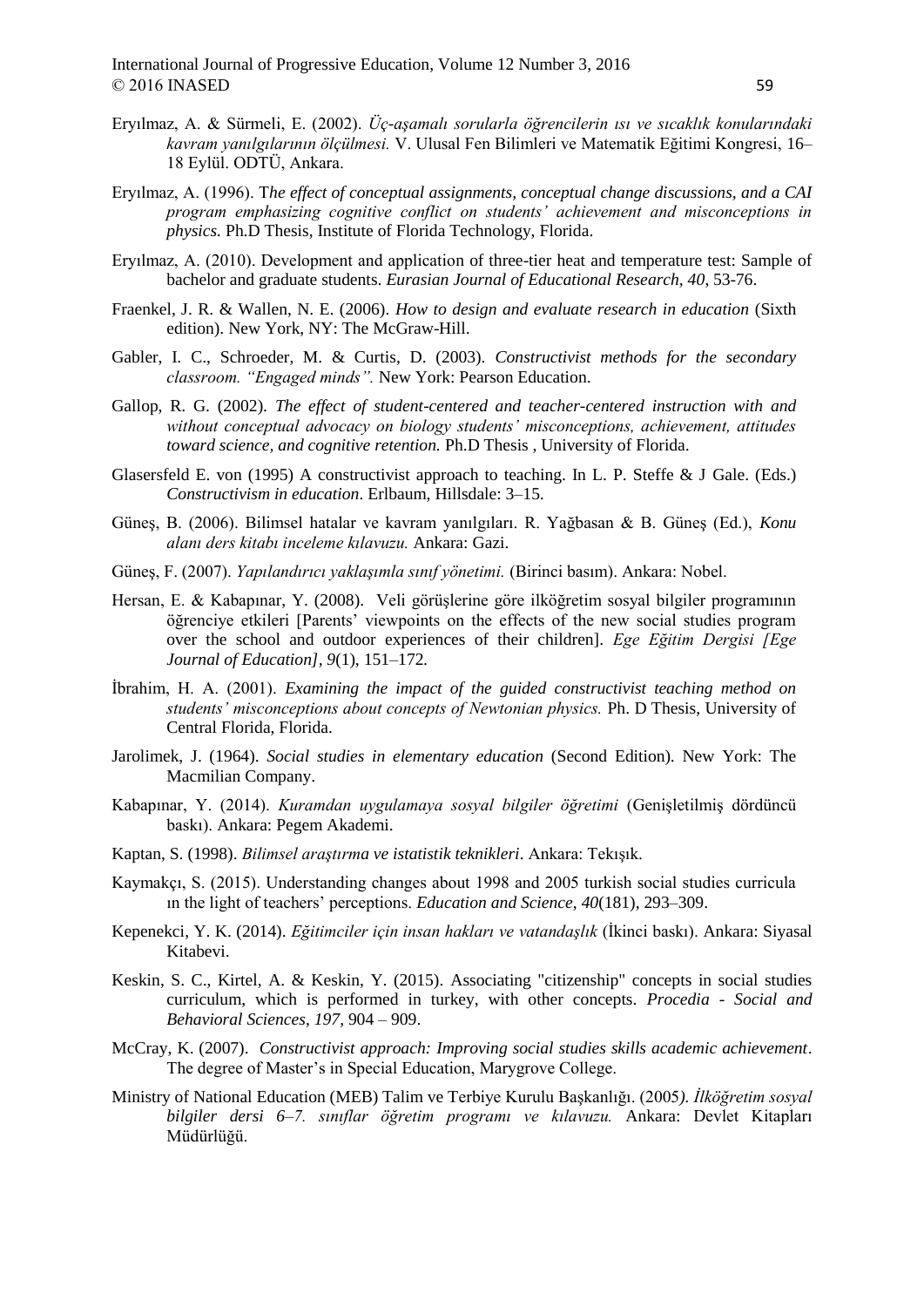- Okoye, I. U. (2015). *Building an educational recommender system based on conceptual change learning theory to ımprove students' understanding of science concepts.* Ph.D Thesis, University of Colorado at Boulder, Colorado.
- Özden, Y. (2005). *Öğrenme ve öğretme* (Yedinci baskı). Ankara: Pegem A.
- Özen, H. (2015). Yarı-deneysel desenler. Christensen, L. B., Johnson, R. B. and Turner, L. A. *Research methods design and analysis*. (Çev. Ed. Ahmet Aypay). (pp. 315–340). Ankara:Anı.
- Öztürk, M. & Alkış, S. (2010). Misconceptions in geography. *Geographical Education*, *23*, 54–63.
- Pınar, A. & Akdağ, H. (2012). Sosyal bilgiler öğretmen adaylarının iklim, rüzgâr, sıcaklık, yağış, erozyon, ekoloji ve harita kavramlarını anlama düzeyi [Social studies teacher trainees' comprehension level of climate, wind, temperature, precipitation, erosion, ecology and map concepts]. *İlköğretim Online*, *11*(2), 530–542.
- Pritchard, A. & Woollard, J. (2010). *Psychology for the classroom: Constructivisim and social learning* (First edition). New York, NY: Routledge.
- Senemoğlu, N. (2011). *Gelişim, öğrenme ve öğretim: Kuramdan uygulamaya* (On dokuzuncu baskı). Ankara: Pegem Akademi.
- Sewell, A. (2002). Constructivism and student misconceptions why every teacher needs to know about them. *Australian Science Teachers' Journal, 48(4),* 24–28.
- Smith, J. P., diSessa, A. A. & Roschelle, J. (1993). Misconceptions reconceived: A constructivist analysis of knowledge in transition. *The Journal of the Learning Sciences, 3(2)*, 115–163.
- Stern, B. S. (2010). Those pesky little words: How to teach abstract civic concepts. In E. E. Heilman, R. F. Amthor & M. T. Missias (Eds.). *Social studies and diversity education: What we do and why we do it?* (pp. 50–52, First edition). New York, NY: Routledge.
- Subaşı, S. & Geban, Ö. (2009). An investigation of pre-service teachers' alternative conceptions of global warming. *Proceedings of the Frontiers in Science Education Research Conference, 22–24 March 2009, Eastern Mediterranean University, Famagusta, North Cyprus.*
- Sunal, C. S. & Haas, M. E. (2011). How do students engage in powerful and meaningful social studies? C. S. Sunal & M. E. Haas (Eds.). In *Social studies for the elementary and middle grades: A constructvist approach* (pp. 28–55, Fourth edition). Boston, MA: Pearson Education.
- Taşlıdere, E. & Eryılmaz, A. (2015). Öğretmen adaylarının geometrik optik konusundaki kavram yanılgılarının üç-aşamalı kavram yanılgısı testi ile değerlendirilmesi [Assessment of preservice teachers' misconceptions in geometrical optics via a three-tier misconception test]. *Bartın Üniversitesi Eğitim Fakültesi Dergisi [Bartın University Journal of Faculty of Education*], *4*(1), 269–289.
- Tekkaya, C., Çapa, Y. & Yılmaz, Ö. (2000). *Biyoloji öğretmen adaylarının genel biyoloji konularındaki kavram yanılgıları.* [*Misconceptions of general biology topics held by prosepective biology teachers*.] Hacettepe Üniversitesi Eğitim Fakültesi Dergisi [Hacettepe University Journal of Education]*, 18*, 140–147.
- Tobin, K. & Tippins, D. (1993). Constructivism as a referent for teaching and learning. In K. Tobin (Ed.). *The practice of constructivism in science education* (pp. 3–21). New Jersey: Lawrence Erlbaum Associates.
- Tokcan, H. (2015). *Sosyal bilgilerde kavram öğretimi*. Ankara: Pegem Akademi.
- Touraine, A. (2002). *Demokrasi nedir?* (Çev. Olcay Kunal). İstanbul: Yapı Kredi Kültür Sanat.
- Türkdoğan, A., Güler, M., Bülbül, B. Ö. & Danişman, Ş. (2015). Türkiye'de matematik eğitiminde kavram yanılgılarıyla ilgili çalışmalar: Tematik bir inceleme [Studies about misconceptions in